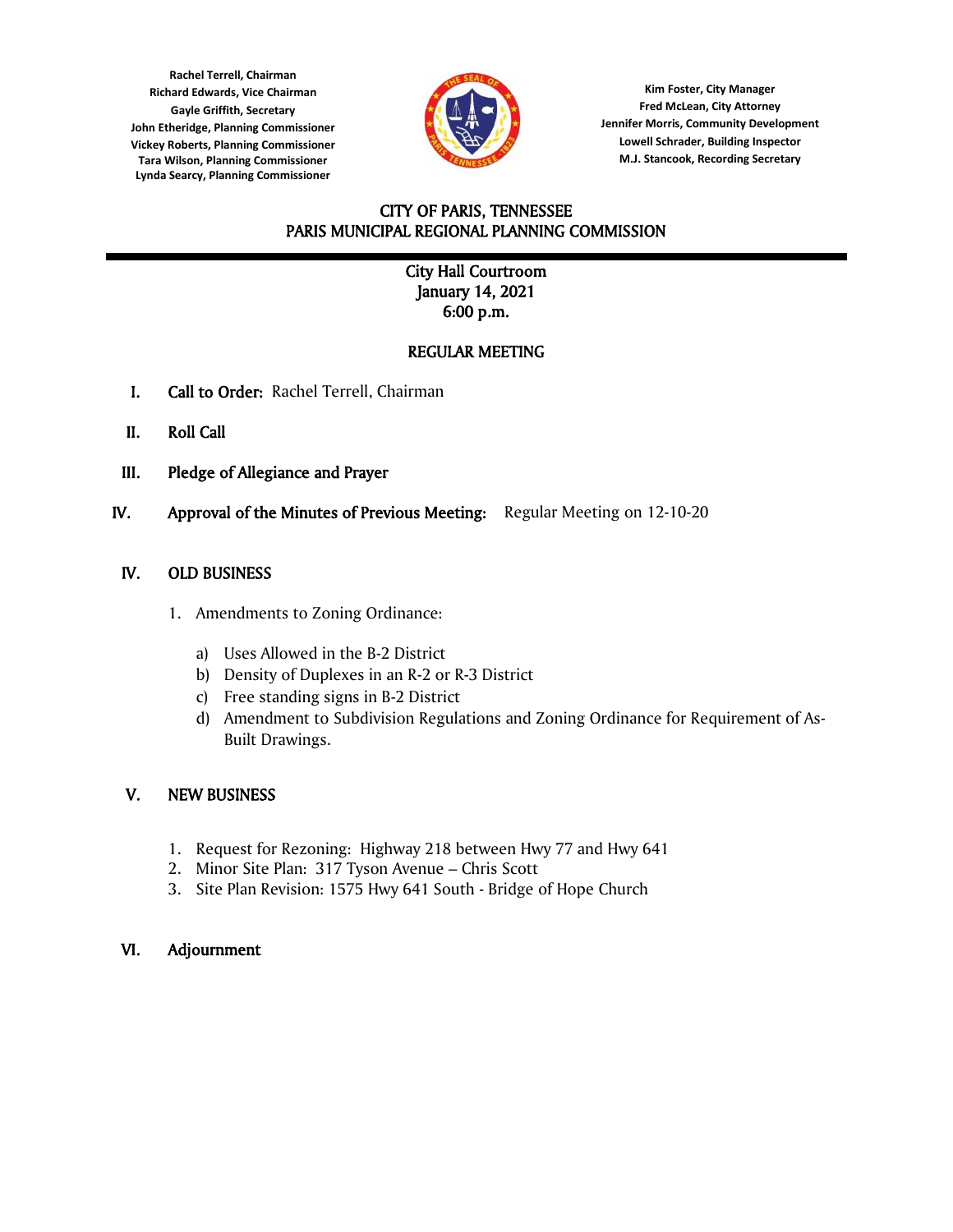

### PARIS MUNICIPAL REGIONAL PLANNING COMMISSION MEETING MINUTES CITY OF PARIS, TENNESSEE December 10, 2020 6:00 PM

The Paris Municipal Regional Planning Commission met in regular session at 6:00 p.m. Thursday, December 10, 2020 in the courtroom of City Hall to consider the following business:

- Present: Chairman Rachel Terrell Vice Chairman Richard Edwards Commissioner Vickey Roberts Commissioner Gayle Griffith Commissioner Carlton Gerrell
- Also Present: City Attorney Fred McLean Jennifer Morris, Community Development Director Kim Foster, City Manager M.J. Stancook, Administrative Assistant

Media: None

Chairman Terrell led the meeting with the Pledge of Allegiance followed by a prayer led by Commissioner Gerrell.

APPROVAL OF MINUTES: Regular Meeting Minutes – November 12, 2020

#### DISCUSSION: None

ACTION: Motion made by Commissioner Gerrell, seconded by Commissioner Griffith to approve the minutes of the November 12, 2020 meeting as presented.

VOTE: Unanimous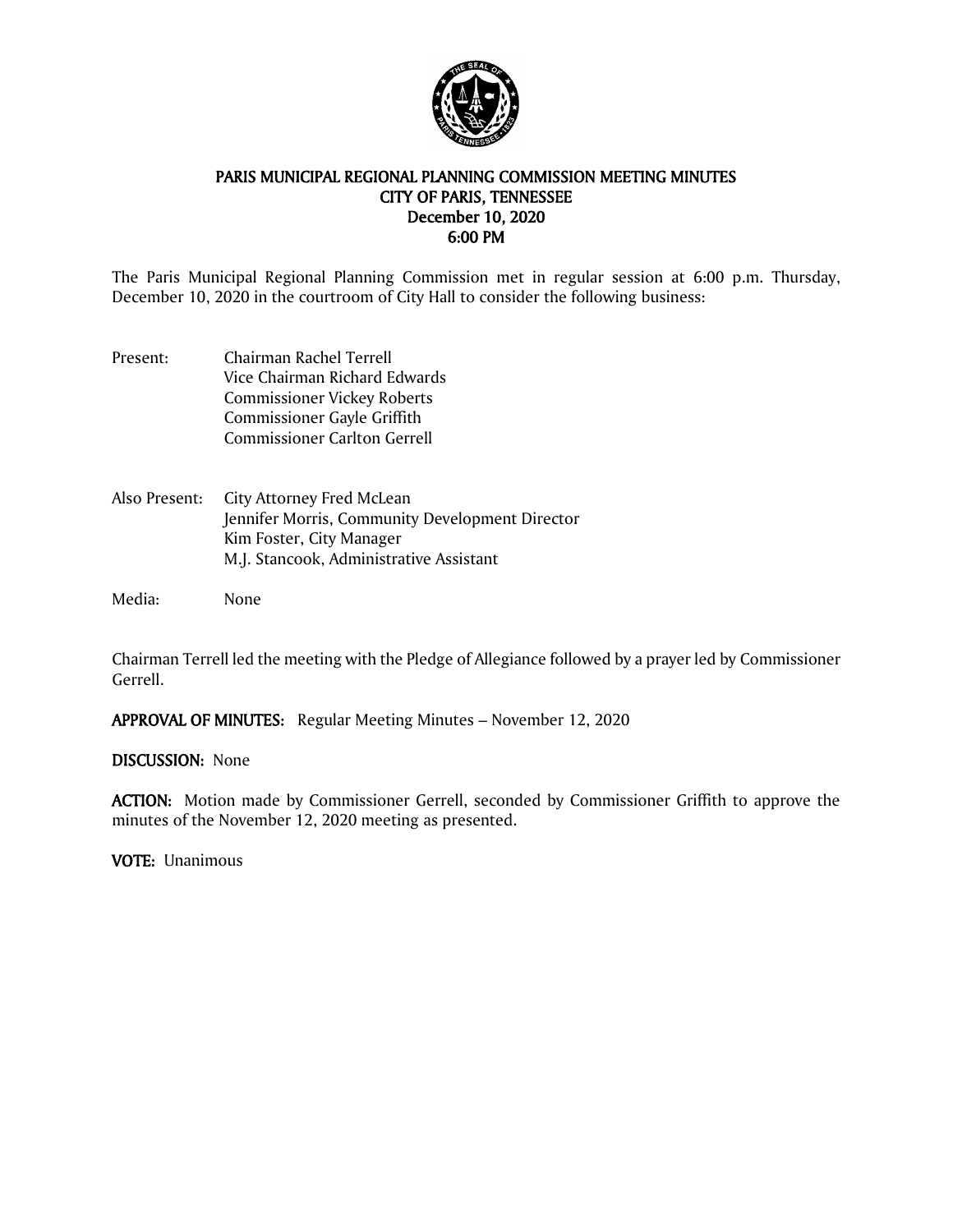Staff recommended deferring the following old business items until the January, 2021 meeting.

- 1. Amendments to Zoning Ordinance:
	- a. Uses Allowed in the B-2 District
	- b. Density of Duplexes in an R-2 or R-3 District
	- c. Free standing signs in B-2 District
	- d. Amendment to Subdivision Regulations and Zoning Ordinance for Requirement of As-Built Drawings

#### DISCUSSION: None

ACTION: Motion made by PC Commissioner Edwards, seconded by Mayor Gerrell to defer old business until the January meeting.

### VOTE: Unanimous

Staff presented a request to acquire an undeveloped alley. Mr. Paul Harber owns two parcels of property lying on either side of the west end of an undeveloped alley running between Guthrie Road and Mimosa Drive. He is requesting the City convey this undeveloped alley to him so that he can divide the two parcels into three for further residential development. His request and a map of the location is provided. This is sent to the Planning Commission from the City Commission for a recommendation.

DISCUSSION: There was some discussion with regard to the use of the property and it was pointed out that Mr. Harber has developed several duplex and three-plex developments in this area. The point was made that with the widening of Hwy 641, it is becoming a much more desirable area for development and with the fact that the City is in need of housing, the City would encourage additional residential development. It was pointed out by Staff that the utilities had been contacted and there are no utilities present in the alley. The Planning Commission was reminded that in city conveyances we must also include in the recommendation to the City Commission whether or not it is recommended to include the Keenan Amendments.

ACTION: Motion made by Mayor Gerrell, seconded by PC Commissioner Griffith to approve the Harber request for the acquisition of the alley between Mimosa Drive and Guthrie Road without the Keenan Amendments.

VOTE: Unanimous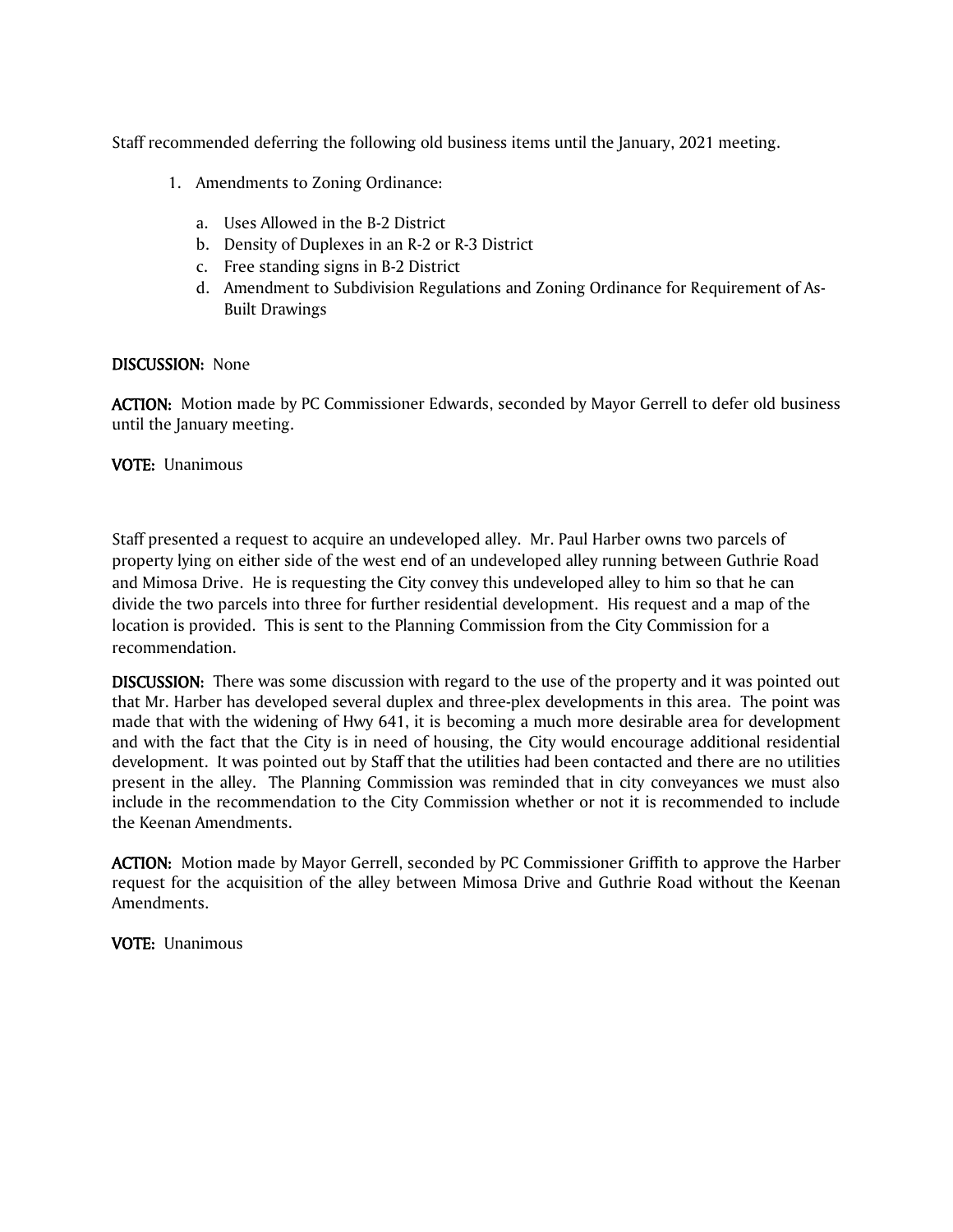Staff presented the following Minor Subdivisions recently approved:

1. McKee Estate – 1401 Chickasaw Rd. (division of two lots)

 $\frac{1}{2}$  ,  $\frac{1}{2}$  ,  $\frac{1}{2}$  ,  $\frac{1}{2}$  ,  $\frac{1}{2}$  ,  $\frac{1}{2}$  ,  $\frac{1}{2}$  ,  $\frac{1}{2}$  ,  $\frac{1}{2}$  ,  $\frac{1}{2}$  ,  $\frac{1}{2}$  ,  $\frac{1}{2}$  ,  $\frac{1}{2}$  ,  $\frac{1}{2}$  ,  $\frac{1}{2}$  ,  $\frac{1}{2}$  ,  $\frac{1}{2}$  ,  $\frac{1}{2}$  ,  $\frac{1$ 

2. Eruotranciatura – West Wood Street (combination plat)

Upon a motion by PC Commissioner Edwards, seconded by PC Commissioner Griffith, with no further business the meeting duly adjourned.

Secretary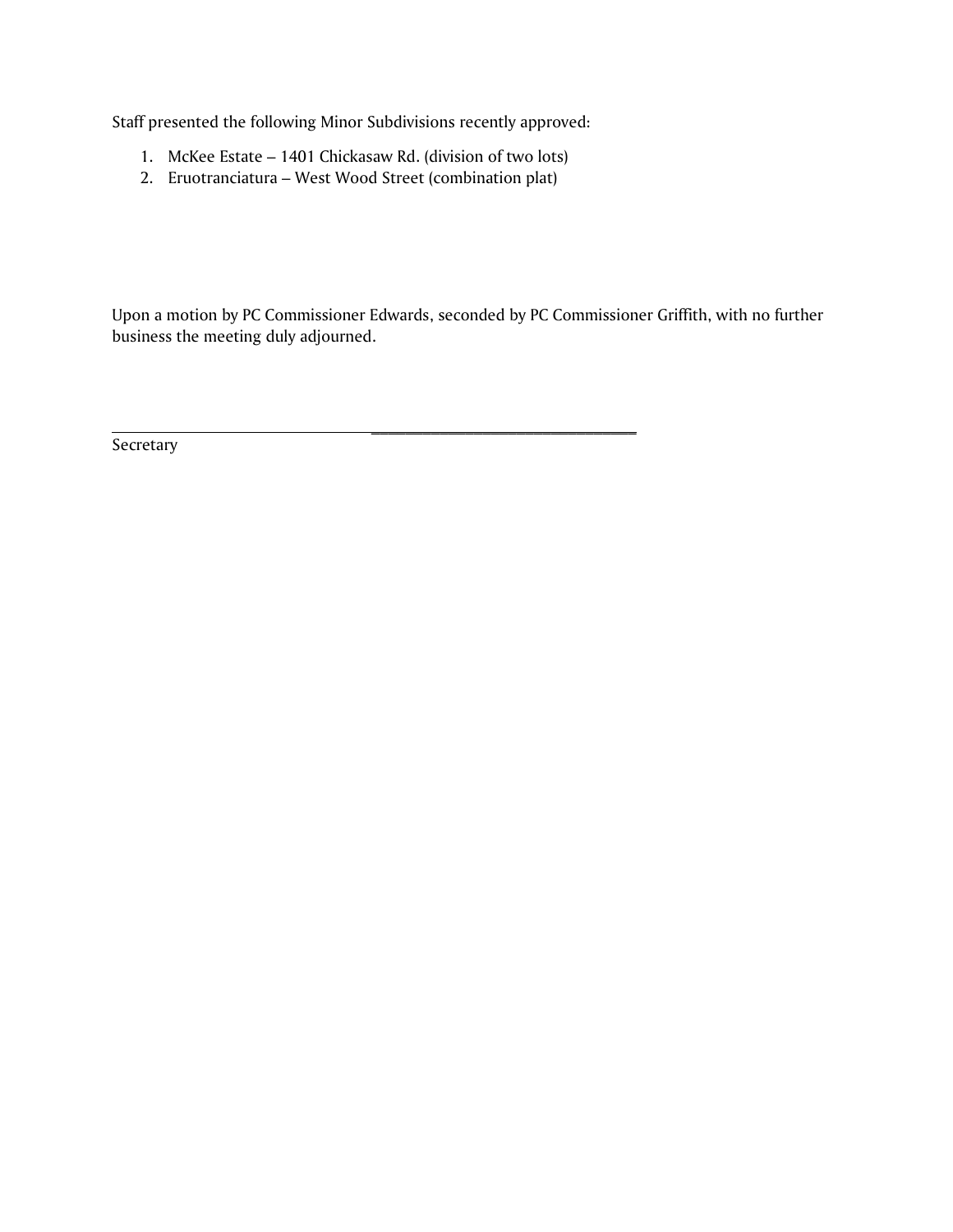Paris Municipal Regional Planning Commission Regular Meeting January 14, 2021

# Old Business Agenda Item No. 1:

Amendments to Zoning Ordinance:

- 1. Uses Allowed in the B-2 District
- 2. Density of Duplexes in an R-2 or R-3 District
- 3. Free standing signs in B-2 District
- 4. Amendment to Subdivision Regulations and Zoning Ordinance for Requirement of As-Built Drawings.

# 1. Uses Allowed in the B-2 District

The Planning Commission previously requested the City Attorney to prepare an ordinance for recommendation to the City Commission to amend the Zoning Ordinance to prohibit street level residential in the B-2 District. A draft of the ordinance will be available at the meeting.

# 2. Density of Duplexes in an R-2 or R-3 District

Currently the way the ordinance is written, in the R-2 section of the residential regulations, a developer is allowed to build multiple duplexes on a single residential lot. Our ordinance only allows one principal use or structure in a residential district. The way the regulations currently are written you may have more than one duplex on a single parcel. One of the problems that could potentially arise with this scenario would be the re-subdivision of the property should the property owner or any future property owner decide to sell a single duplex. In some of the few instances this has occurred (applying for a permit to construct multiple duplexes on a lot), staff has required the property owner to maintain enough area between the structures to comply with the setback requirements based on a single dwelling. Currently this provision is not included in the ordinance.

We are requesting discussion on this topic asking the following questions:

- Should we continue to allow multiple duplexes on a single parcel in the R-2 and R-3 Districts?
- If allowed, is the density adequate?
- Do we include requirements for minimum distances between structures?
- Should a site plan be required for the development of more than one duplex on a single parcel? Taking into consideration density, curb cuts or driveways, setbacks, parking, drainage, etc.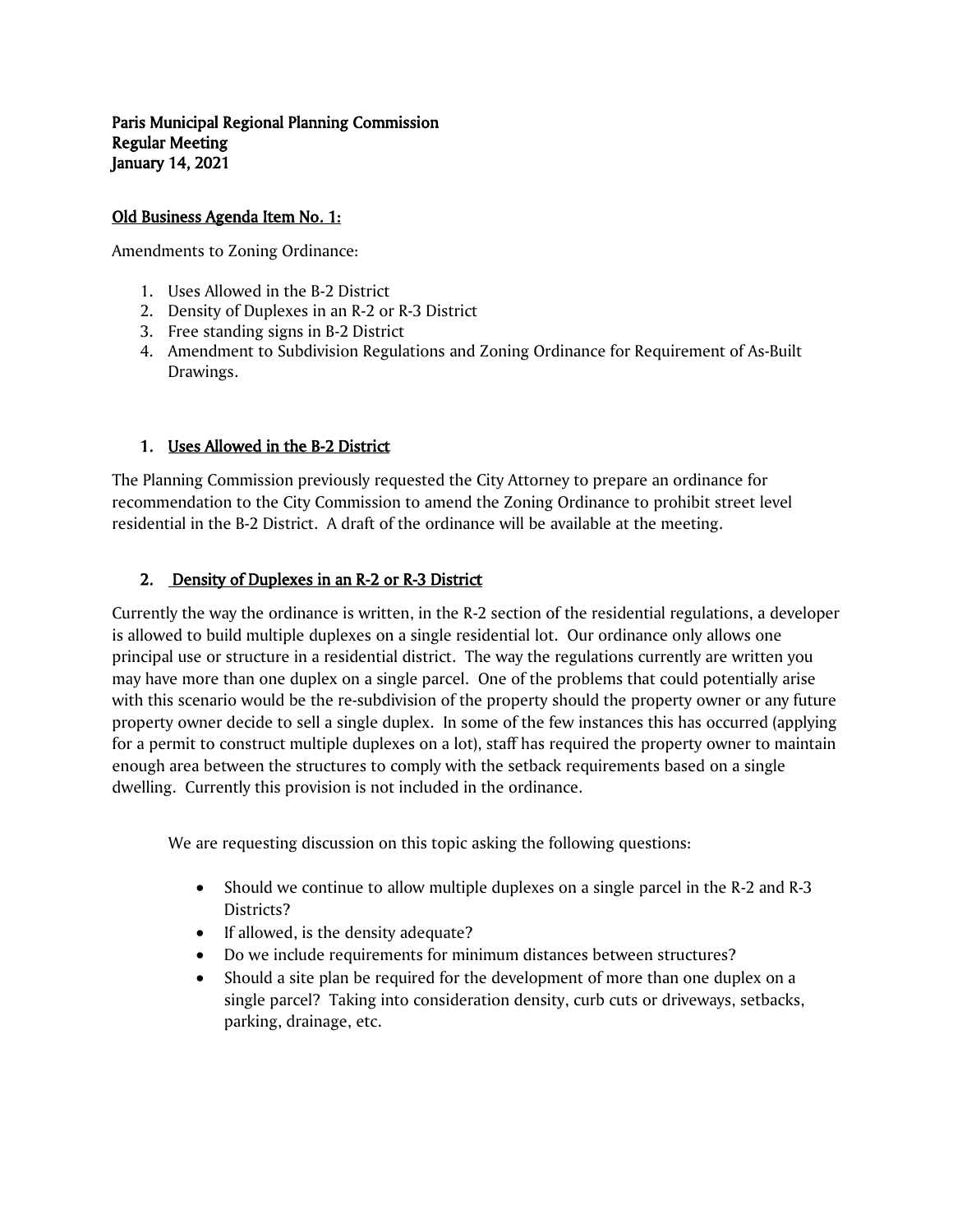Area, and Bulk Regulations. The regulations governing the minimum lot area and width required yards, and maximum lot coverage by all buildings in this district are set forth in Table 2. Three different types of R -2 developments are provided for in Table 2 based on the density allowed in the specific districts. The different density levels are intended to allow future development compatible with the immediate neighborhood. It is the specific intent of this Ordinance that the Paris Municipal Regional Planning Commission shall recommend amendments to change the boundary lines within the R-1, R-2, and R-3 Districts as low density, medium density, and high density to the Board of Commissioners of the City of Paris, Tennessee. (Ord. # 1029, 05/06/04.)

| R-2 Dwellings and<br>Other Uses | Area<br>(Sq.Ft.) | Width          | Front<br>(Ft.) | Side<br>(Ft.) | Rear<br>(Ft.) | <b>Units</b> | Percent |
|---------------------------------|------------------|----------------|----------------|---------------|---------------|--------------|---------|
| R-2-L Low Density               | 10,000           | (Sq.Ft.)<br>75 | 30             | 10            | 30            | 8.0          | 35      |
| R-2-M Medium Density            | 6,000            | 50             | 20             |               | 20            | 8.0          | 60      |
| R-2-H High Density              | 4,000            | 40             | 15             | 5.            | 10            | 10.0         | 60      |

NOTE: For two family (duplex) dwellings, the minimum required lot area shall be 4,000 square feet for the first duplex plus 4,000 square feet for each additional duplex not to exceed ten (10) duplexes per acre.

G. Off-Street Parking Requirements. The regulations governing the minimum off-street parking space, standard for off-street parking facilities, standards for driveways, and off-street loading and unloading requirements in this district are set forth in Section 11-1000.

# 3. Freestanding signs in B-2 District

Currently freestanding signs in the B-2 District are prohibited. As you could correctly assume, this would be due to the nature of the B-2 District in that in the core of the district, directly around the court square, all buildings are zero lot line and do not provide a space for a pole or freestanding sign. However, as with many situations in the B-2 district some of the outlying properties that do have yard or setback space are treated the same though they have different circumstances.

This has recently come to our attention by the First Methodist Church who wish to change their existing (non-conforming) free standing sign in their parking lot adjacent to Veterans Drive. This is not the first instance for this exact request.

After discussion, if the Planning Commission chooses to make any amendments we would recommend the following additional language which is highlighted below:

B-2 (Central Business) District. On premises signs not attached to the face of the building shall be prohibited in the B-2 (Central Business) District except on lots without a zero lot line. (Ord. # 832, 07/07/93).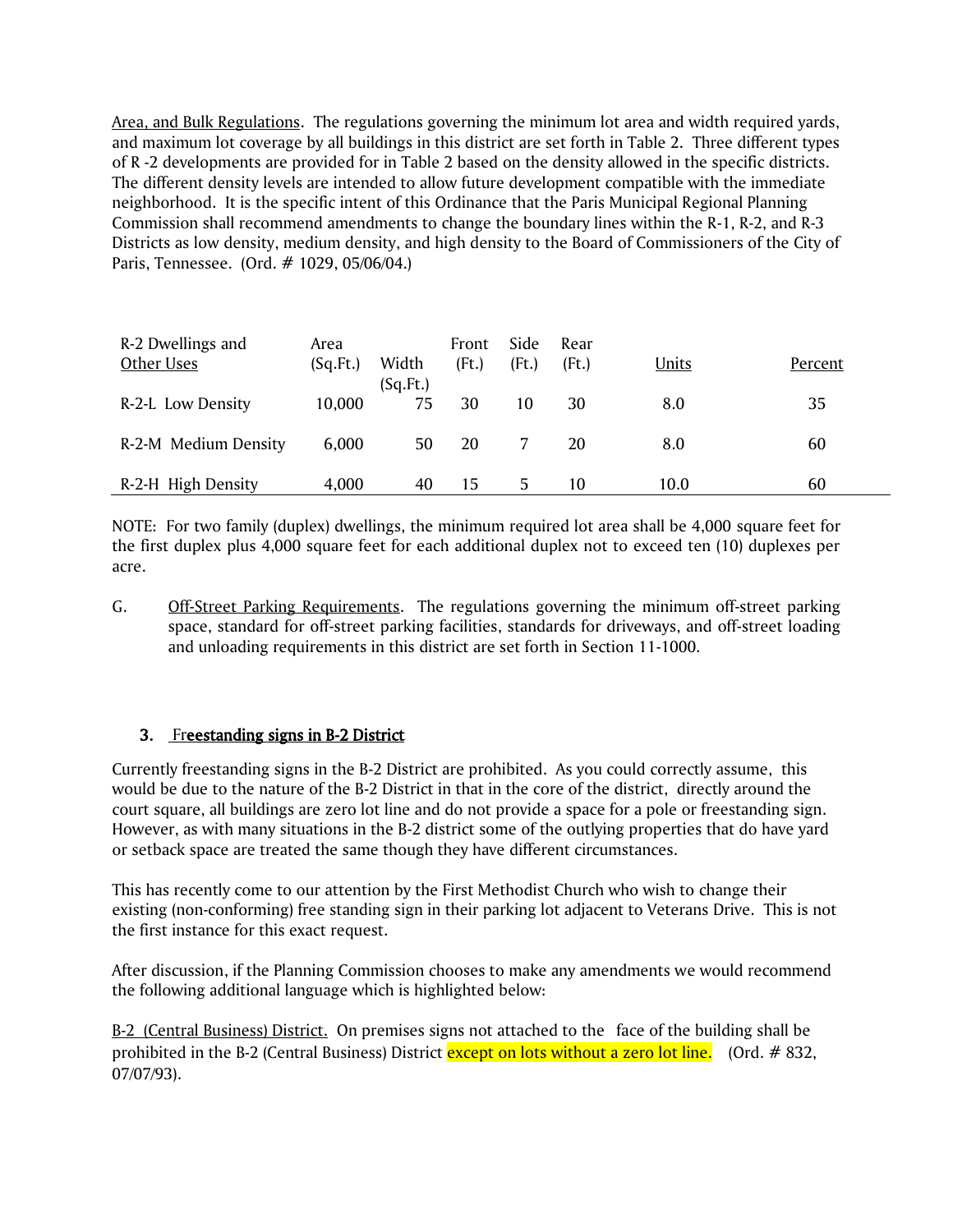# 4. Amendment to Subdivision Regulations and Zoning Ordinance for Requirement of As-Built **Drawings**

A subdivision plan is created by a licensed engineer. This would include any improvements such as streets, utilities, drainage and any drainage features. As mentioned before, prior to the city or any other agencies with regard to utilities accepting the improvements as constructed, it must be inspected, approved, disapproved or changes made prior to final acceptance.

In the past this was left to staff from the City or other agencies involved. Particularly with regard to the drainage features such as detention ponds, grades, etc., staff may not have the expertise or equipment to offer good judgement on the final product.

Staff is asking the Planning Commission to consider adding a requirement to the subdivision process to require the developer to provide an as built approval from the designing engineer. Any costs related to this process would be the responsibility of the developer.

At an earlier meeting the Planning Commission directed Staff to develop an ordinance to amend the Zoning Ordinance as well as a suggested amendment to the Subdivision Regulations to require an asbuilt drawing for any subdivision improvement as well as a major site plan approved by the Planning Commission.

These will be available for your review at the meeting.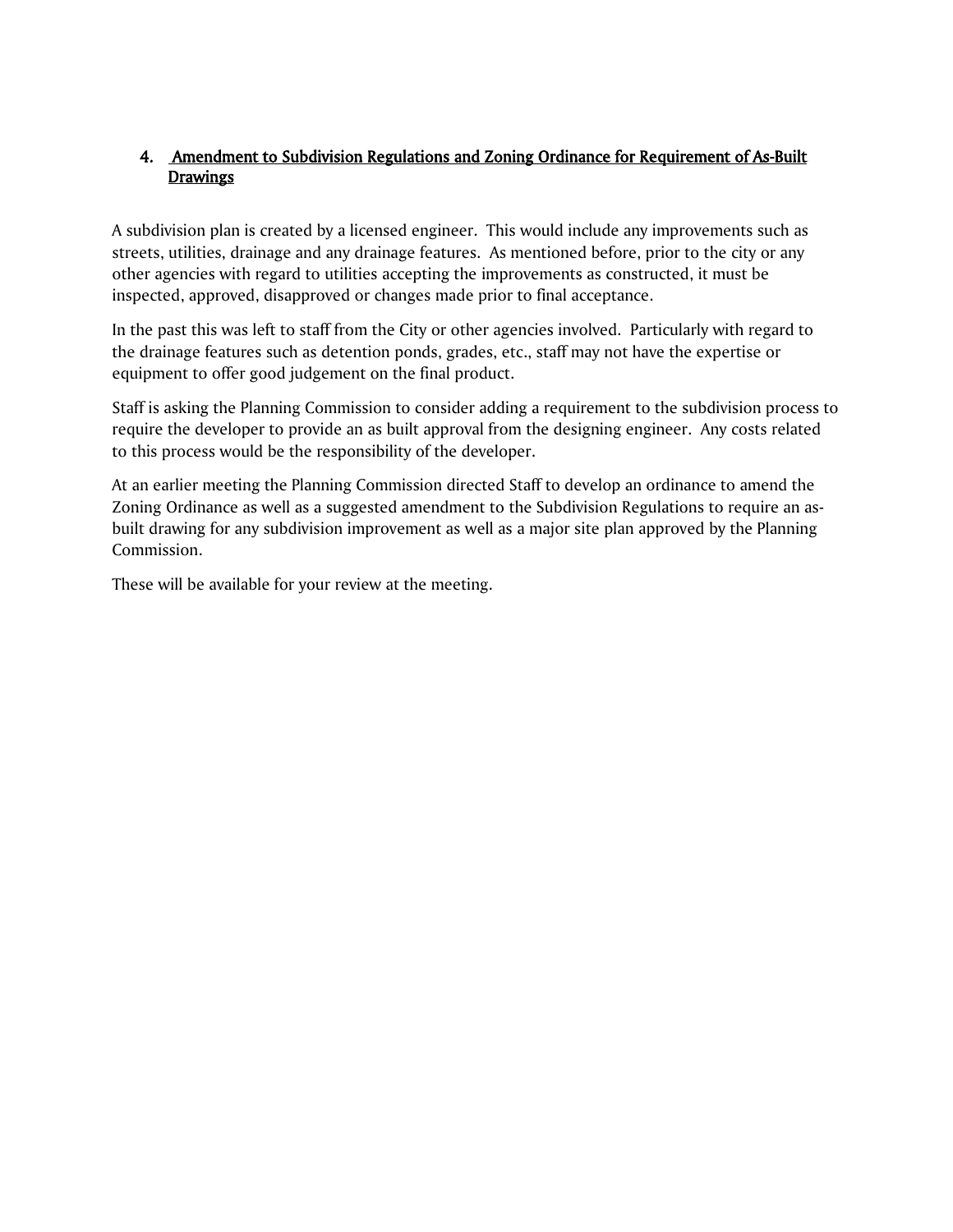### Paris Municipal Regional Planning Commission Regular Meeting January 14, 2021

New Business Agenda Item No. 1: Ordinance to Rezone County Owned Property Located on Hwy 218

Henry County owns a 20 acre tract of property located on the south side of Highway 218 between Hwy 77 and Hwy 641 North, more specifically it is across from Mockingbird Lane. Currently this property is under review by the Paris Henry County Industrial Committee for marketing to prospects. In reviewing the property it was determined that it is zoned B-1 Highway Commercial. For this to be developed by any company or developer for any industrial/manufacturing type use it should be studied to determine which industrial zone would best fit this parcel.

The City Commission has referred this item of business to the Planning Commission for recommendation.

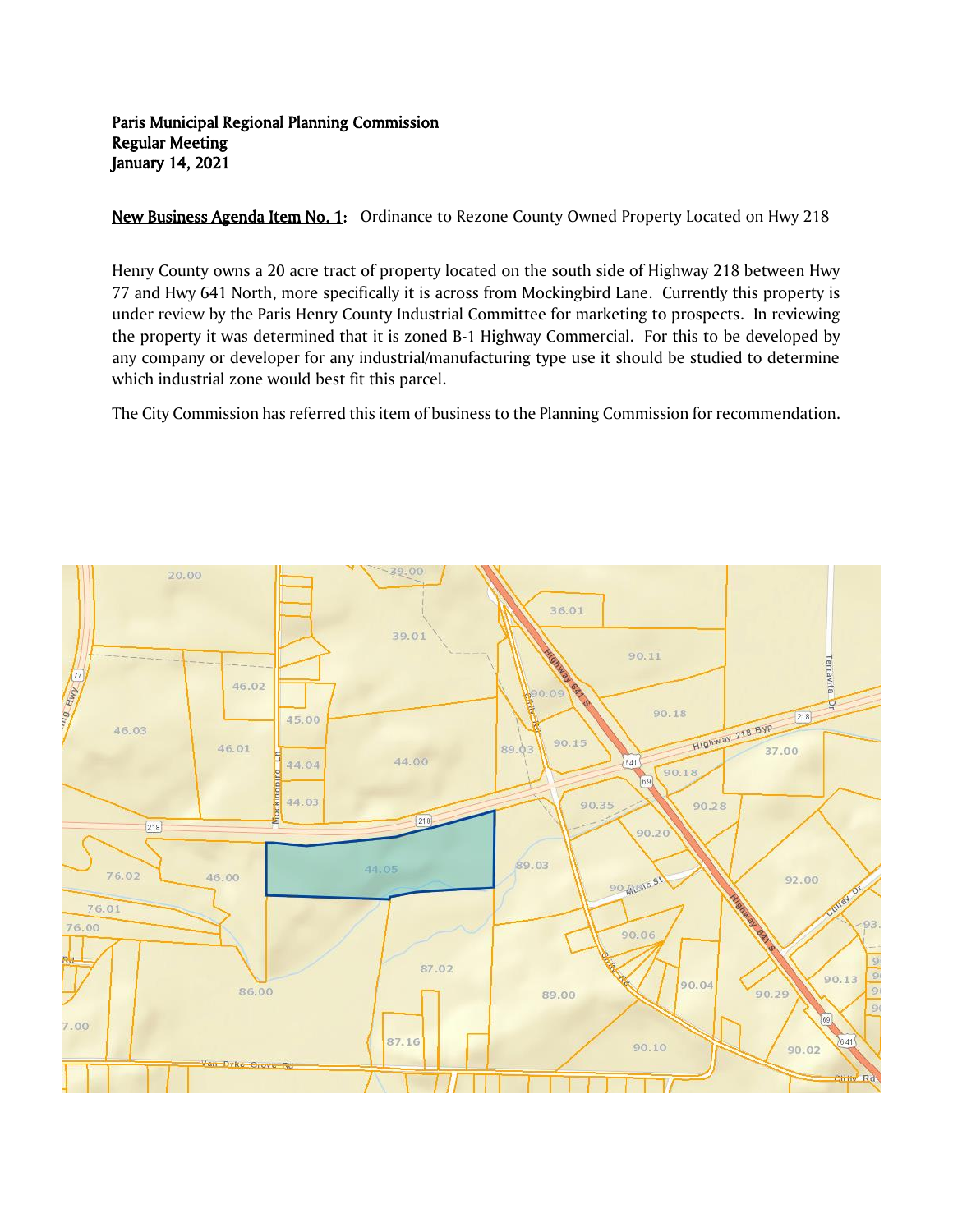# Paris Municipal Regional Planning Commission Regular Meeting January 14, 2021

# New Business Agenda Item No. 2: Minor Site Plan for 317 Tyson Avenue – Chris Scott

# Background:

Chris Scott purchased a building at 317 Tyson Avenue to renovate for commercial space. The proposed use of the building is a physical therapy clinic. Since there were no proposed changes to the footprint of the building and no significant grading, a major site plan was not required. However, due to the fact that the parking and the ingress/egress was modified the owner was required to submit a minor subdivision plat.

Attached you will see that parking will be provided on both sides of the building. The planned parking is adequate with regard to the Zoning Ordinance. Because the ingress/egress is located on a state highway a permit is required to make any changes to the existing curbing/sidewalks.

We were informed by Mr. Scott that he met with Derek Ryan with TDOT. He confirmed their requirements for the 317 Tyson Ave property. A revised site plan was submitted to TDOT and was subsequently approved.

# Recommendation:

With contingent approval of the minor site plan a copy of the approved permit would be required prior to issuing a certificate of occupancy.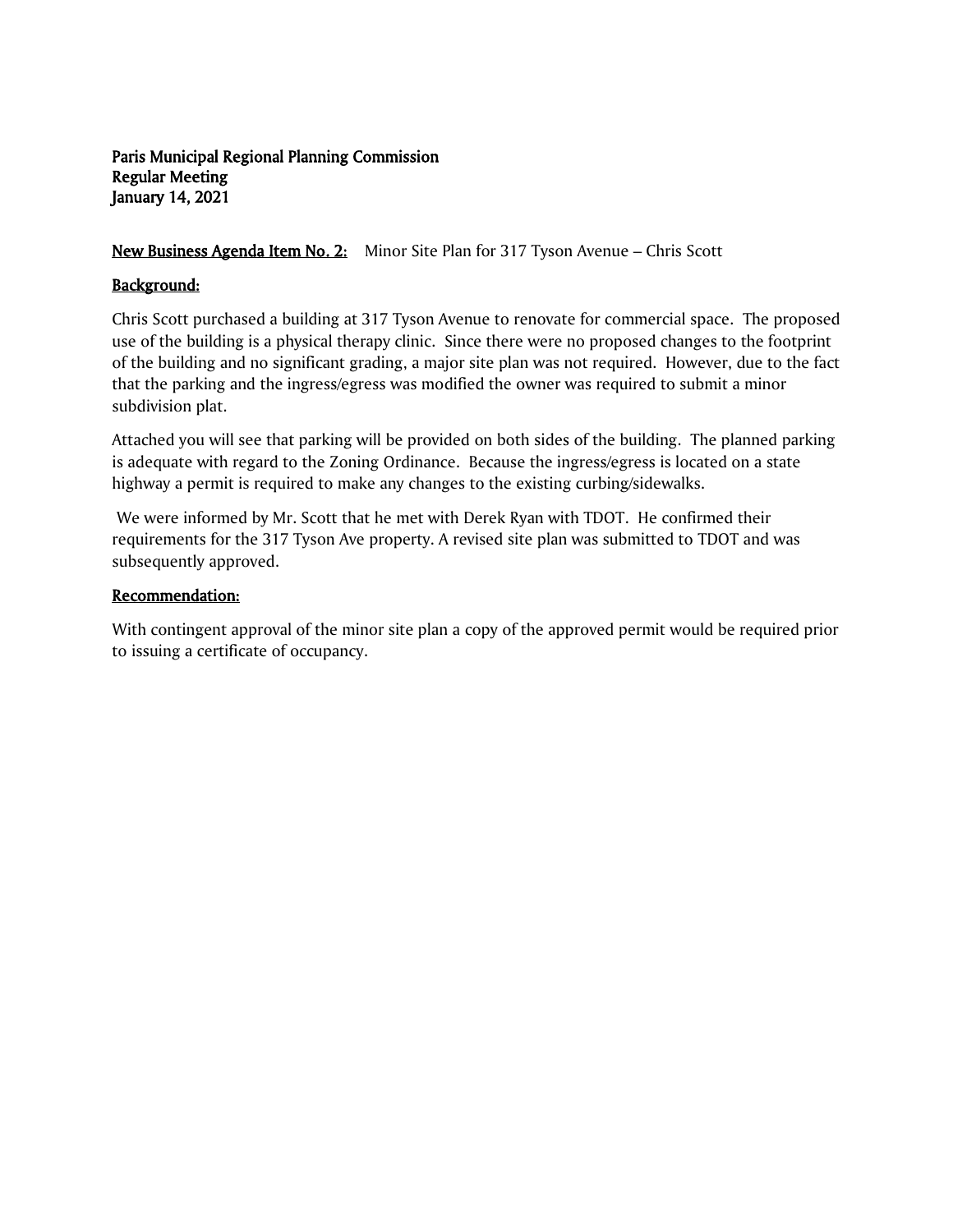